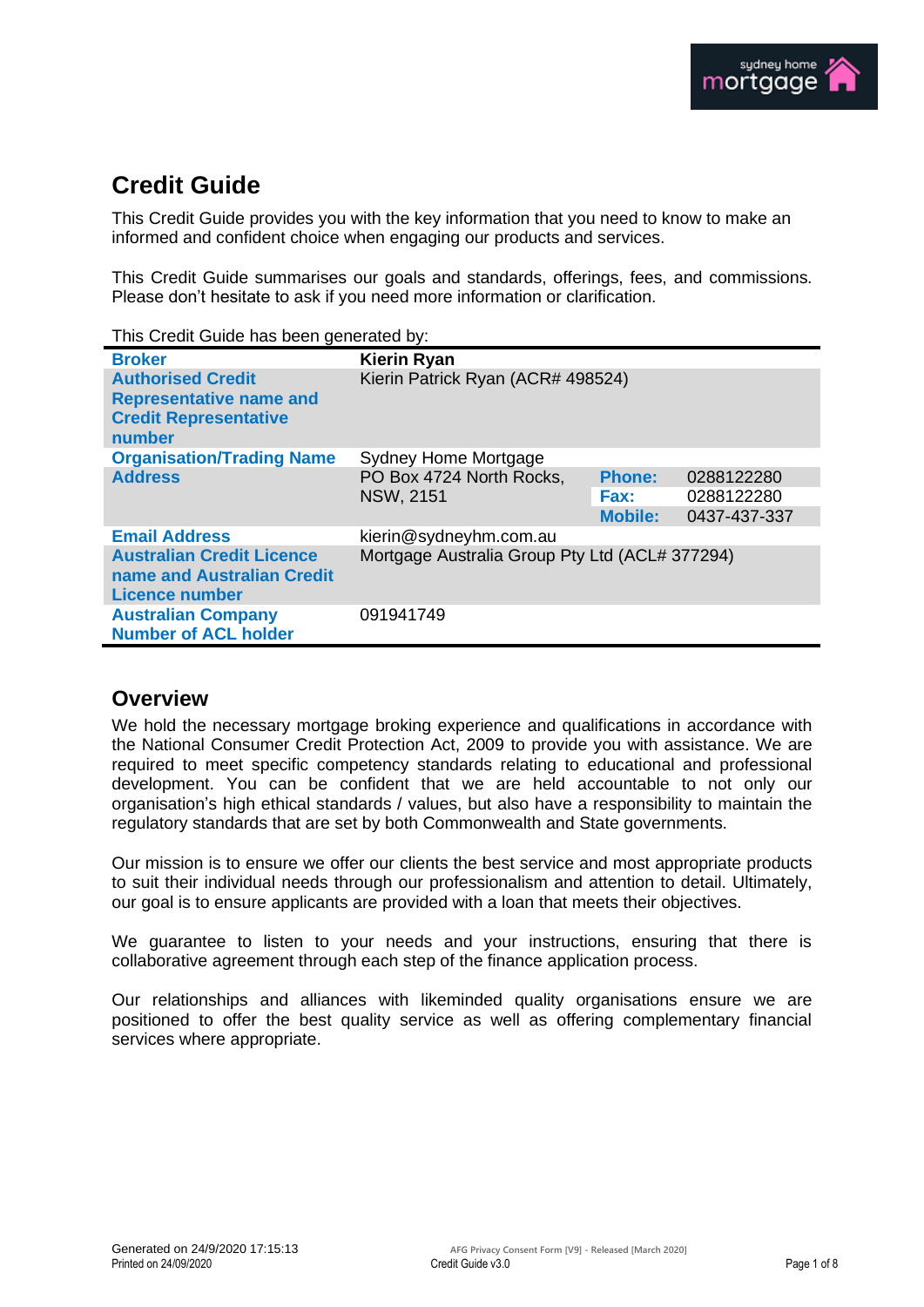

# **Suitability of Loans to Your Financial Objectives**

By law, before entering into a specific credit contract, we are obliged to conduct a Preliminary Credit Assessment to determine what kind of loans would be suitable for you. In consultation with you, we will explore and discuss with you your financial situation, financial objectives and borrowing needs before we determine which loan product may suit your requirements.

For the purposes of the Preliminary Credit Assessment, we will need to ask you some questions in order to assess whether the loan or lease is not unsuitable. The law requires us to:

- make reasonable inquiries about your requirements and objectives;
- make reasonable inquiries about your financial situation; and
- take reasonable steps to verify that financial situation.

The assessment will be conducted prior to recommendation of a particular product. The assessment will involve collection and verification of financial information to determine the appropriate loan amount and the loan costs associated with entering a credit contract. This will ensure that your circumstances will be assessed appropriately and that the options suggested will not place you in financial hardship. Once completed, this Preliminary Credit Assessment is only valid for 90 days. A copy of the Preliminary Credit Assessment will be available to you, on request - this will be available up to 7 years after we provide you with credit assistance

Prior to the Preliminary Credit Assessment being conducted, we may provide you with Product summaries that highlight various key features and benefits of the product. We may also provide you with Product Comparison documents that allow you to compare the features and benefits of each product and assess the suitability to your requirements.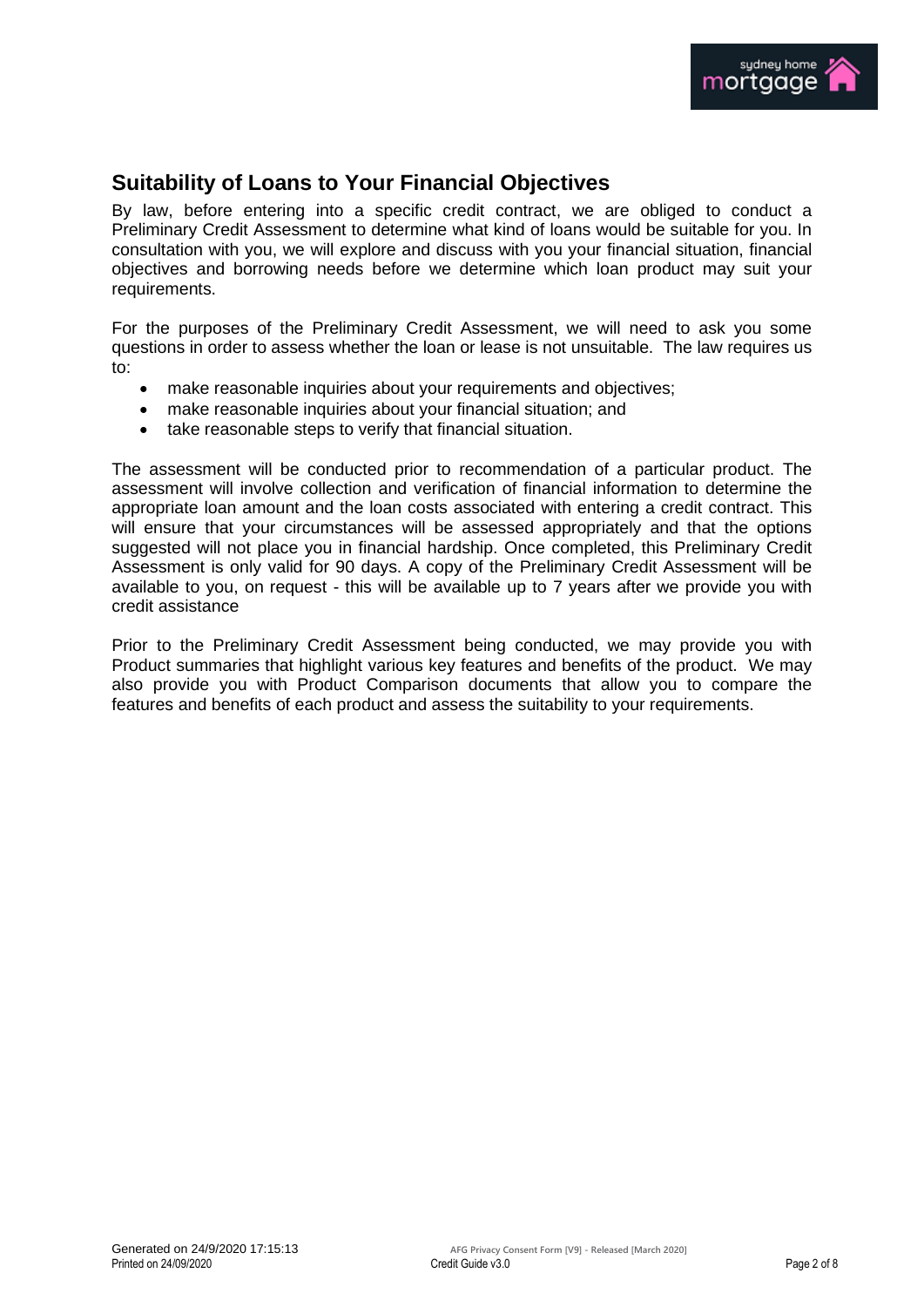

# **Lender and Products**

As a mortgage broker I am able to offer choice across a number of products and have the opportunity to be accredited to arrange loans with the following AFG panel lenders:

| 86 400                          | AFG Commercial Powered by<br>Thinktank | AFG Home Loans - Link                |
|---------------------------------|----------------------------------------|--------------------------------------|
| AFG Home Loans - Options        | AMP Bank                               | Adelaide Bank                        |
| Bank SA                         | Bank of China                          | Bank of Melbourne                    |
| Bank of QLD                     | <b>Bankwest</b>                        | Beyond Bank                          |
| <b>Bluestone</b>                | <b>CUA</b>                             | Commonwealth Bank                    |
| <b>Firefighters Mutual Bank</b> | Granite Home Loans                     | <b>Health Professionals Bank</b>     |
| Heritage Bank                   | <b>HomeStart Finance</b>               | <b>IMB Ltd</b>                       |
| Keystart                        | La Trobe Financial                     | <b>Liberty Financial</b>             |
| ME                              | <b>MKM Capital Pty Ltd</b>             | <b>MyState</b>                       |
| Newcastle Permanent             | P&N Bank                               | Pepper Money                         |
| <b>QBANK</b>                    | <b>Teachers Mutual Bank</b>            | UniBank                              |
| Westpac                         | AMMF                                   | <b>Automotive Financial Services</b> |
| Green Light Auto                | Latitude                               | Money Place                          |
| <b>RateSetter</b>               | Wingate/Now                            | Wisr                                 |

I have settled loans with the following lenders in the last 12 months:

| AFG Home Loans - Alpha | AFG Home Loans - Edge | AFG Home Loans - Retro |
|------------------------|-----------------------|------------------------|
| ANZ                    | Auswide Bank          | <b>Bank Australia</b>  |
| Bank of Sydney         | Citibank              | ING                    |
| Macquarie Bank         | NAB.                  | Resimac                |
| St George Bank         | Suncorp               | Virgin Money           |

| <b>Lenders</b><br>available            | We aim to provide you with information from a range of lenders and products /<br>loans. Once you have chosen a loan that is suitable for you, we will help you<br>obtain an approval.                     |                                                                      |  |
|----------------------------------------|-----------------------------------------------------------------------------------------------------------------------------------------------------------------------------------------------------------|----------------------------------------------------------------------|--|
| <b>Commonly used</b><br><b>lenders</b> | The list below documents the 6 most commonly used Lenders by my licensee.<br>This does not necessarily reflect all of the financial institutions that my licensee<br>is able to conduct business through. |                                                                      |  |
|                                        | However, if less than six lenders are displayed below, this is a summary of the<br>lenders that my licensee is able to utilise for loan submission purposes                                               |                                                                      |  |
|                                        | <b>Financial Institutions</b>                                                                                                                                                                             | <b>Percentage of applications submitted in</b><br>the past 12 months |  |
|                                        | 1. Commonwealth Bank                                                                                                                                                                                      | 15.75%                                                               |  |
|                                        | 2. ANZ                                                                                                                                                                                                    | 14.21%                                                               |  |
|                                        | 3. NAB                                                                                                                                                                                                    | 8.5%                                                                 |  |
|                                        | 4. Macquarie Bank                                                                                                                                                                                         | 7.26%                                                                |  |
|                                        | 5. AFG Home Loans - Edge                                                                                                                                                                                  | 5.59%                                                                |  |
|                                        | 6. Westpac                                                                                                                                                                                                | 5.01%                                                                |  |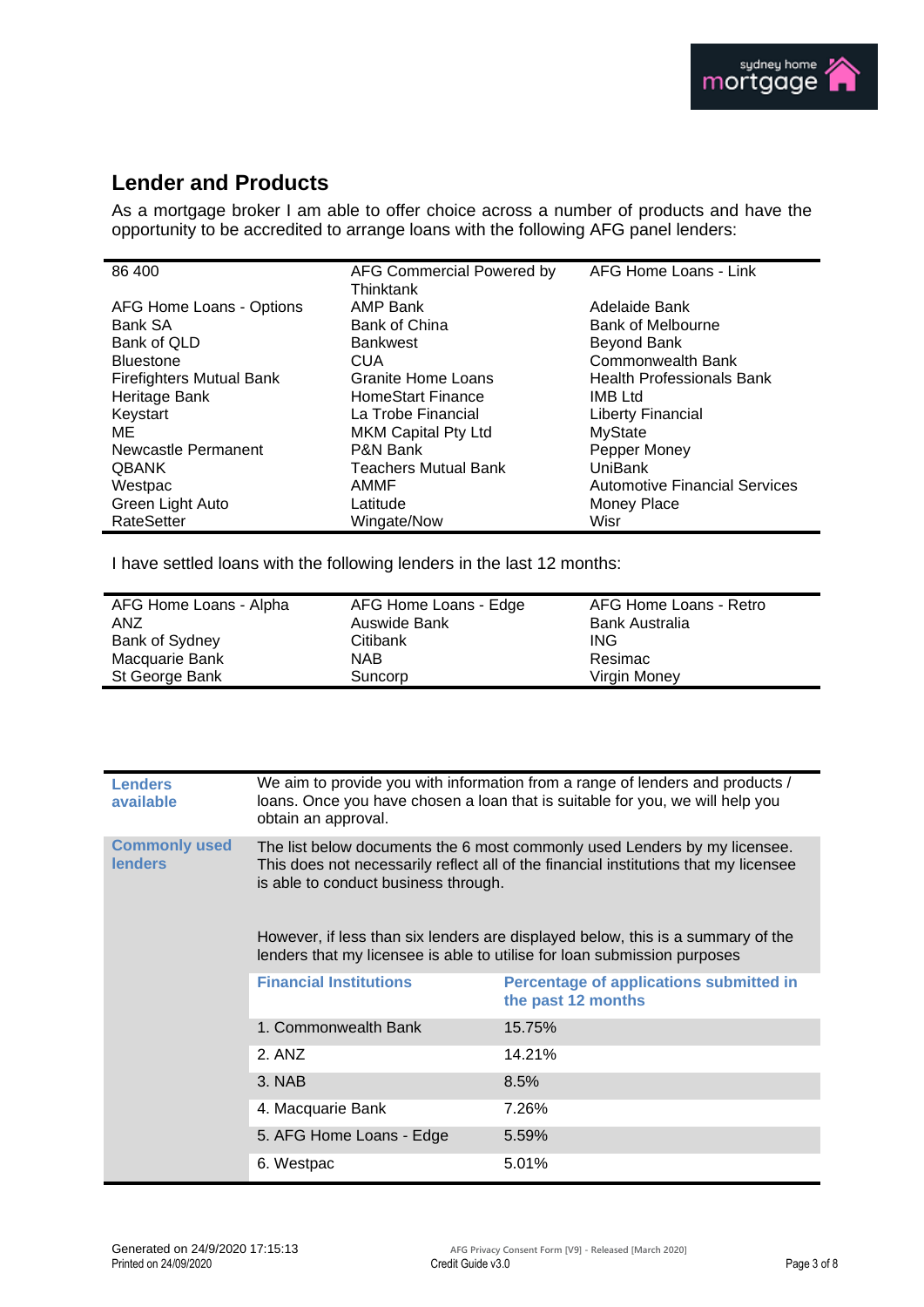

# **Fees, Charges, Commission and Disclosures**

| Fees payable by you to<br>third parties            | When the credit application (loan) is submitted, you may need to pay<br>the lender's application fee, valuation fees, or other fees that are<br>associated with the loan application process, even if the loan is<br>ultimately unsuccessful.                                                                                                                                                                                                                               |
|----------------------------------------------------|-----------------------------------------------------------------------------------------------------------------------------------------------------------------------------------------------------------------------------------------------------------------------------------------------------------------------------------------------------------------------------------------------------------------------------------------------------------------------------|
| Fees payable by you to<br>the licensee             | If a fee is payable by you, this will be disclosed in a Credit Quote that<br>will be provided to you. If a Credit Quote is not supplied, this will<br>indicate that we do not charge consumers any fees.                                                                                                                                                                                                                                                                    |
| <b>Payments received by the</b><br><b>licensee</b> | Please take notice that the licensee may receive fees, commissions, or<br>financial rewards from Lenders or Lessors in connection with any<br>finance we arrange for you. These fees are not payable by you.                                                                                                                                                                                                                                                                |
|                                                    | The commission / brokerage amount depends on the amount of the<br>finance and may vary from product to product. We can provide you<br>with information about a reasonable estimate of those commissions<br>and how the commission is worked out if you require.                                                                                                                                                                                                             |
|                                                    | Commissions are paid based on a percentage of the loan balance that<br>is drawn down which in most cases will be net of any amounts you hold<br>in an offset account. The way commissions are calculated and paid to<br>us by lenders may vary. By following the responsible lending<br>requirements, we will ensure the loan recommended to you is not<br>unsuitable for your situation and objectives.                                                                    |
| Fees payable by the<br>licensee to third parties   | We may pay fees to call centre companies, real estate agents,<br>accountants, or lawyers and others for referring you to us. These<br>referral fees are generally small amounts in accordance with usual<br>business practice.                                                                                                                                                                                                                                              |
|                                                    | These are not fees payable by you. On request you can obtain a<br>reasonable estimate of the amount of the fee and how it is worked out.                                                                                                                                                                                                                                                                                                                                    |
|                                                    | From time to time, we may also remunerate other parties through<br>payments, rewards or benefits.                                                                                                                                                                                                                                                                                                                                                                           |
| <b>Tiered Servicing</b><br><b>Arrangements</b>     | Through your broker's relationships with lenders they may have access<br>to tiered servicing arrangements. The benefits of this access to these<br>arrangements can include faster processing, better information or<br>greater levels of assistance provided for obtaining loan approval. Your<br>broker will advise you of any tiered service arrangements that are in<br>place with a particular lender that they have proposed at the time<br>recommendations are made. |
|                                                    | Access to this program is not based solely on the volume of new or<br>existing lending your broker's customers have with each respective<br>lender and does not entitle them to any additional commissions outside<br>of what they have disclosed to you, any additional payments or<br>preferential customer discounts.                                                                                                                                                    |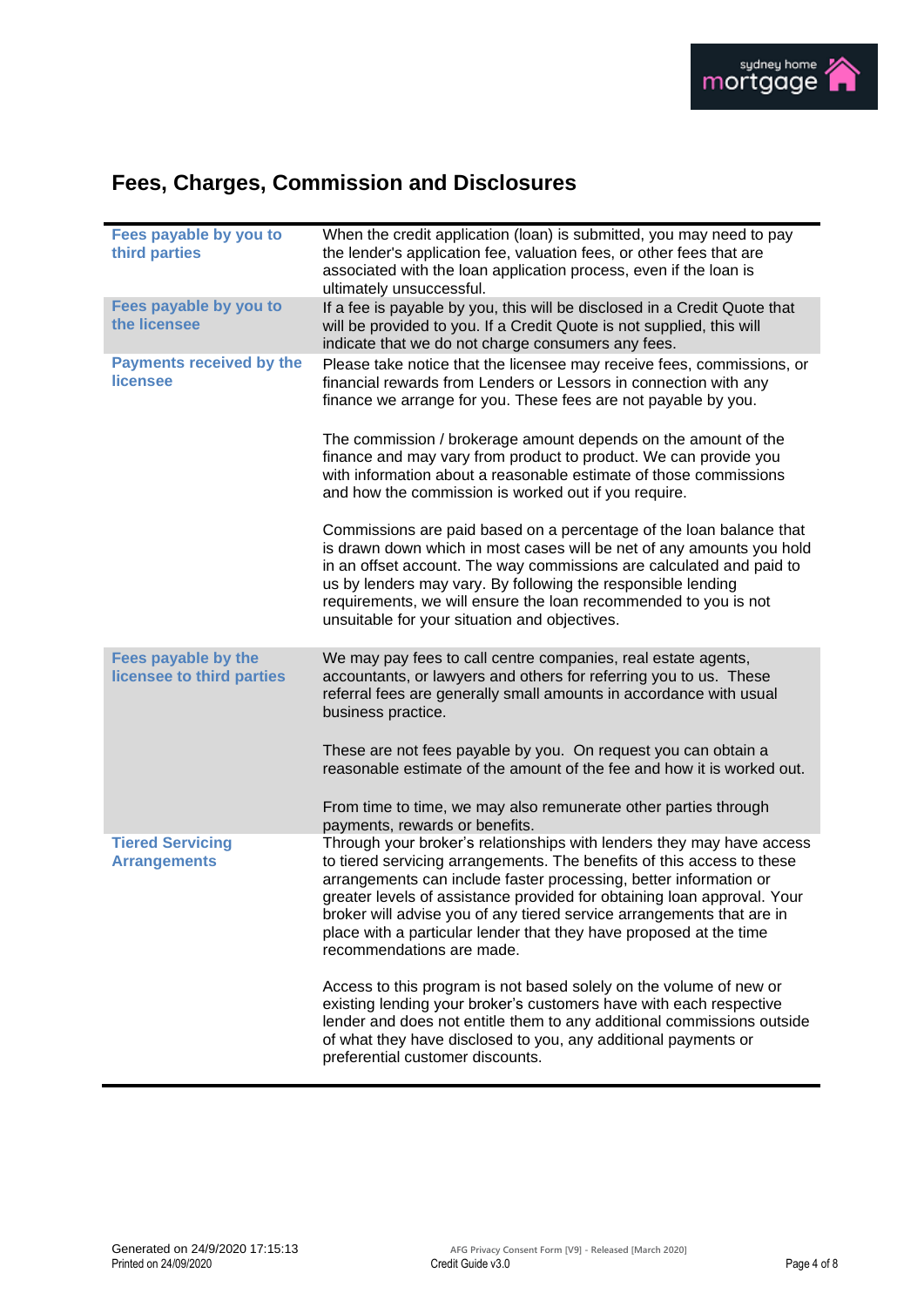

**Other disclosures, benefits or interests**

> Your AFG broker is prohibited from accepting gifts or inducements over \$350. Any benefit given to your broker greater than \$100 and less than \$350 will be recorded in a Gifts Register. A copy of your broker's register is available to inspect on request. If you wish to inspect the register, please contact your broker.

## **About Credit Representatives**

Your broker is authorised to engage in credit activities by Mortgage Australia Group Pty Ltd. The licensee shares responsibility in the conduct of your broker.

| <b>Commonly used</b><br>lenders by your<br>broker                     | The list below documents the 6 lenders most commonly used by your broker.<br>The lenders disclosed below may be different to the lenders that the licensee<br>has already disclosed. This may be due to different accreditation requirements<br>or different types of consumers. The list below does not necessarily reflect all<br>the financial institutions that your broker is able to conduct business through.<br>However, if less than 6 lenders are displayed below, this is a summary of the<br>lenders that the broker is able to utilise for loan submission purposes<br><b>Financial Institutions*</b><br><b>Percentage of applications submitted in</b><br>the past 12 months**<br>16.14%<br>1. Virgin Money<br>2. AFG Home Loans - Edge<br>13.96%<br>3. Citibank<br>11.63%<br>4. Macquarie Bank<br>9.81%<br>5. Newcastle Permanent<br>8.71%<br>6. Suncorp<br>7.26%<br>* The Top 6 lenders are based on<br>** The % of loans is based on the total loans<br>the total volume of loans lodged in<br>lodged over the past 12 months. This will not add<br>the last 12 months. Where I may not<br>up to 100% where I have lodged to lenders<br>be accredited with 6 lenders the<br>outside of my top 6.<br>balance of lenders is made up of the<br>top 6 lenders of my licensee. |                                                                              |
|-----------------------------------------------------------------------|--------------------------------------------------------------------------------------------------------------------------------------------------------------------------------------------------------------------------------------------------------------------------------------------------------------------------------------------------------------------------------------------------------------------------------------------------------------------------------------------------------------------------------------------------------------------------------------------------------------------------------------------------------------------------------------------------------------------------------------------------------------------------------------------------------------------------------------------------------------------------------------------------------------------------------------------------------------------------------------------------------------------------------------------------------------------------------------------------------------------------------------------------------------------------------------------------------------------------------------------------------------------------------------------|------------------------------------------------------------------------------|
| <b>Payments to the</b><br><b>broker</b><br><b>How are we</b><br>paid? | Your broker may receive a whole or part of the commissions received by the<br>licensee referred to above. This may be paid to your broker directly or indirectly<br>from the licensee. You may obtain from us information about a reasonable<br>estimate of those commissions and how the commission is worked out if you<br>wish.                                                                                                                                                                                                                                                                                                                                                                                                                                                                                                                                                                                                                                                                                                                                                                                                                                                                                                                                                         |                                                                              |
|                                                                       | Commissions are paid based on a percentage of the loan balance that is drawn<br>down; which in most cases will be net of any amounts you hold in an offset<br>account. The way commissions are calculated and paid to your broker by<br>lenders may vary. By following the responsible lending requirements your broker<br>will ensure the loan recommended to you is not unsuitable for your situations<br>and objectives.                                                                                                                                                                                                                                                                                                                                                                                                                                                                                                                                                                                                                                                                                                                                                                                                                                                                |                                                                              |
| <b>Fees payable to</b><br>third parties by<br>your broker             | The information set out in the table for the licensee also applies to your broker<br>with regards to referral fees.                                                                                                                                                                                                                                                                                                                                                                                                                                                                                                                                                                                                                                                                                                                                                                                                                                                                                                                                                                                                                                                                                                                                                                        |                                                                              |
|                                                                       | how it is worked out.                                                                                                                                                                                                                                                                                                                                                                                                                                                                                                                                                                                                                                                                                                                                                                                                                                                                                                                                                                                                                                                                                                                                                                                                                                                                      | On request you can obtain a reasonable estimate of the amount of the fee and |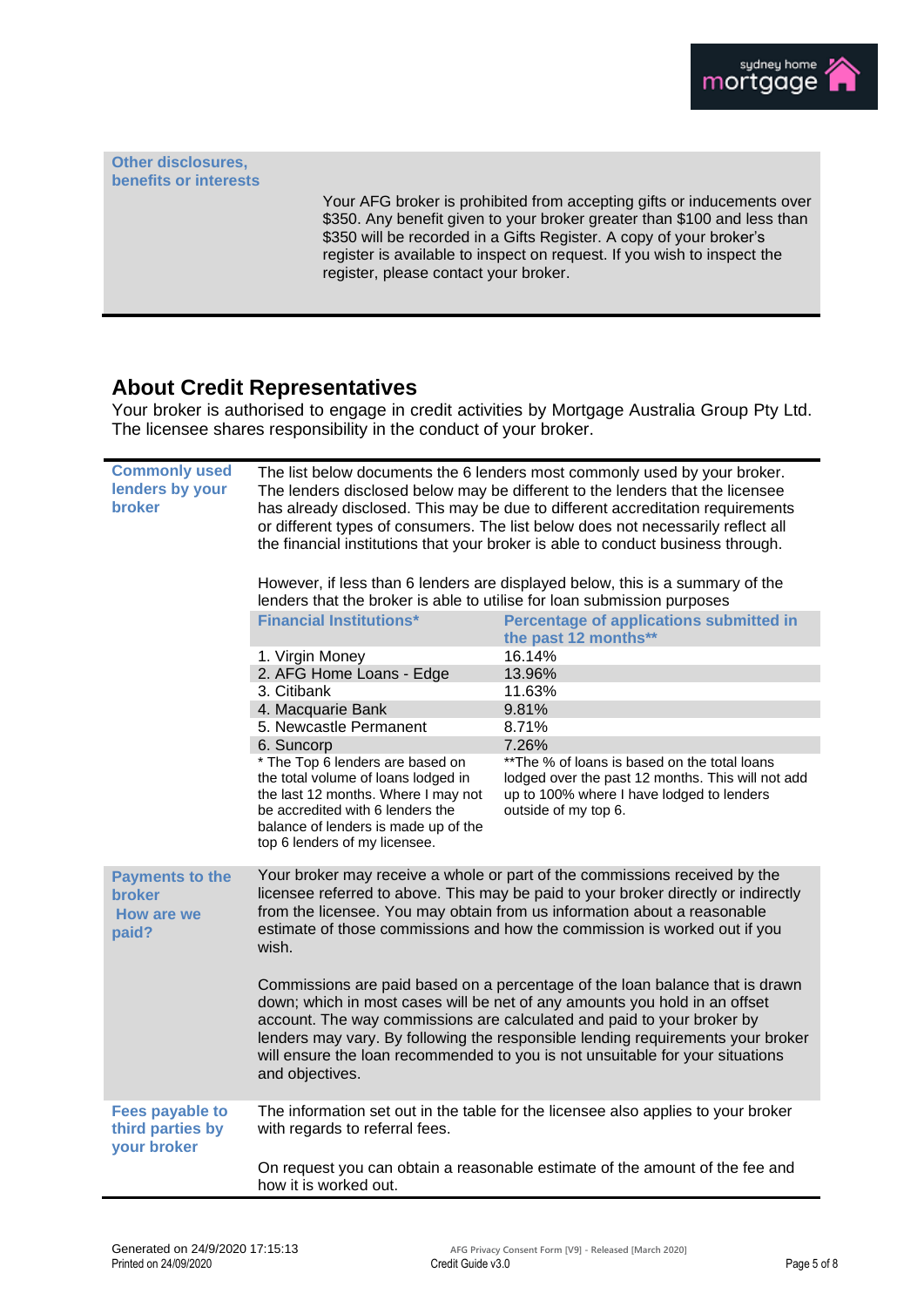

# **Complaints**

Irrespective of our status as a licensee, representative or credit representative, our reputation is built on matching the appropriate product(s) to the individual's requirements. We go to great lengths to ensure satisfaction with our services and offerings. However, there may be instances from time to time, where applicants may be dissatisfied with the outcomes of our consultation process. If you have a complaint about the service that we provide, the following steps or avenues for resolution are available to you.

## **Step 1**

Most complaints arise from miscommunication and can usually be fixed quickly. So, please contact Kierin Ryan first and express about your concerns.

## **Step 2**

If the issue is not satisfactorily resolved within 5 working days by talking with Kierin Ryan, we will apply our internal complaints process to manage your complaint appropriately. In this instance, the complaint will be internally escalated to our Complaints Officer. You may also contact the Complaints Officer directly.

### **Complaints Officer**

| <b>Name</b>    | David Ham                              |
|----------------|----------------------------------------|
| <b>Phone</b>   | 1300555967                             |
| <b>Email</b>   | compliance@mortgageaustralia.com.au    |
| <b>Address</b> | 93 Taittinger Grove, The Vines WA 6069 |

**Note**: In some instances your broker may also be fulfilling the role of the Complaints Officer. This will not affect the capacity to have your complaint dealt with appropriately.

By using our internal complaints process we hope to assist you to resolve your complaint quickly and fairly. The maximum timeframe in which to provide a written response to you is 45 days, although in pursuit of best practice and the reputation of our organisation, we aim to resolve these issues in a much shorter time frame.

## **Step 3**

Although we try hard to resolve a customer's concern in the most considerate and direct manner, if you are not completely satisfied after the above steps have been attempted, you still have other avenues available to resolve the dispute. This is then managed externally and independently.

This external dispute resolution (EDR) process is available to you, at no cost. Two EDR schemes may be listed below. This indicates that the Credit Representative and their authorising Licensee are both required to be members (independently) of an ASIC approved EDR scheme. Where a Credit Representatives EDR is displayed, please contact that EDR scheme in the first instance for complaint escalation.

|                | <b>EDR (Licensee)</b>                                                | <b>EDR (Credit Representative)</b>                            |
|----------------|----------------------------------------------------------------------|---------------------------------------------------------------|
| <b>Name</b>    | AFCA                                                                 | <b>AFCA</b>                                                   |
| <b>Phone</b>   | 1800 931 678                                                         | 1800 931 678                                                  |
| <b>Address</b> | <b>Australian Financial Complaints</b><br><b>Authority GPO Box 3</b> | <b>Australian Financial Complaints</b><br>Authority GPO Box 3 |
|                | Melbourne VIC 3001                                                   | Melbourne VIC 3001                                            |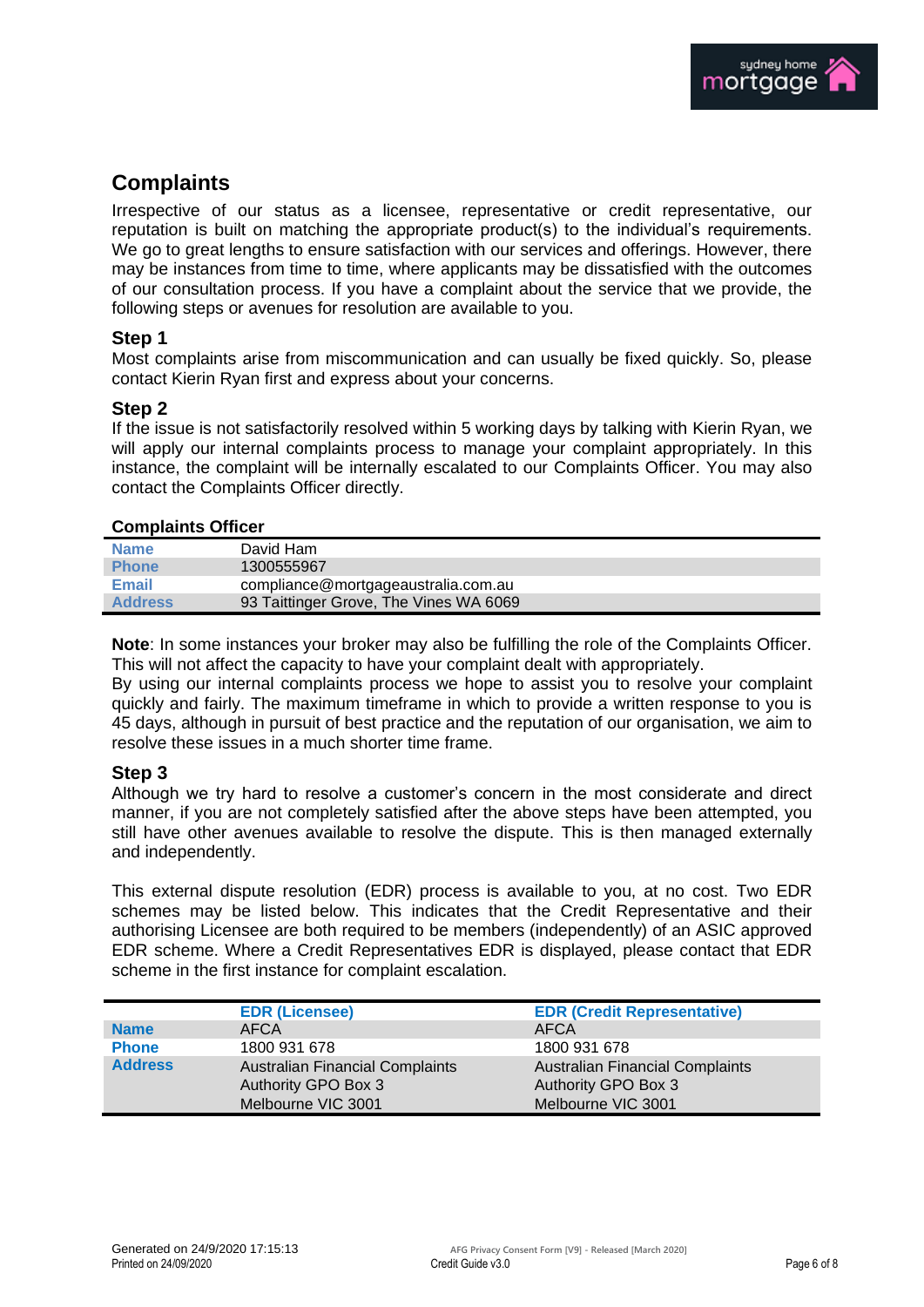

# **Things you should know**

We don't make any promises about the value of any property you finance with us or its future prospects. You should always rely on your own enquiries.

We don't provide legal or financial advice. It is important you understand your legal obligations under the loan, and the financial consequences. If you have any doubts, you should obtain independent legal and financial advice before you enter any loan contract.

| <b>Broker Signature</b>                        | Date and the state of the state of the state of the state of the state of the state of the state of the state of the state of the state of the state of the state of the state of the state of the state of the state of the s |      |  |
|------------------------------------------------|--------------------------------------------------------------------------------------------------------------------------------------------------------------------------------------------------------------------------------|------|--|
| <b>Broker Name:</b>                            | Kierin Ryan                                                                                                                                                                                                                    |      |  |
| <b>Client Signature</b><br><b>Client Name:</b> | Sample Person                                                                                                                                                                                                                  | Date |  |
| <b>Client Signature</b><br><b>Client Name:</b> |                                                                                                                                                                                                                                | Date |  |